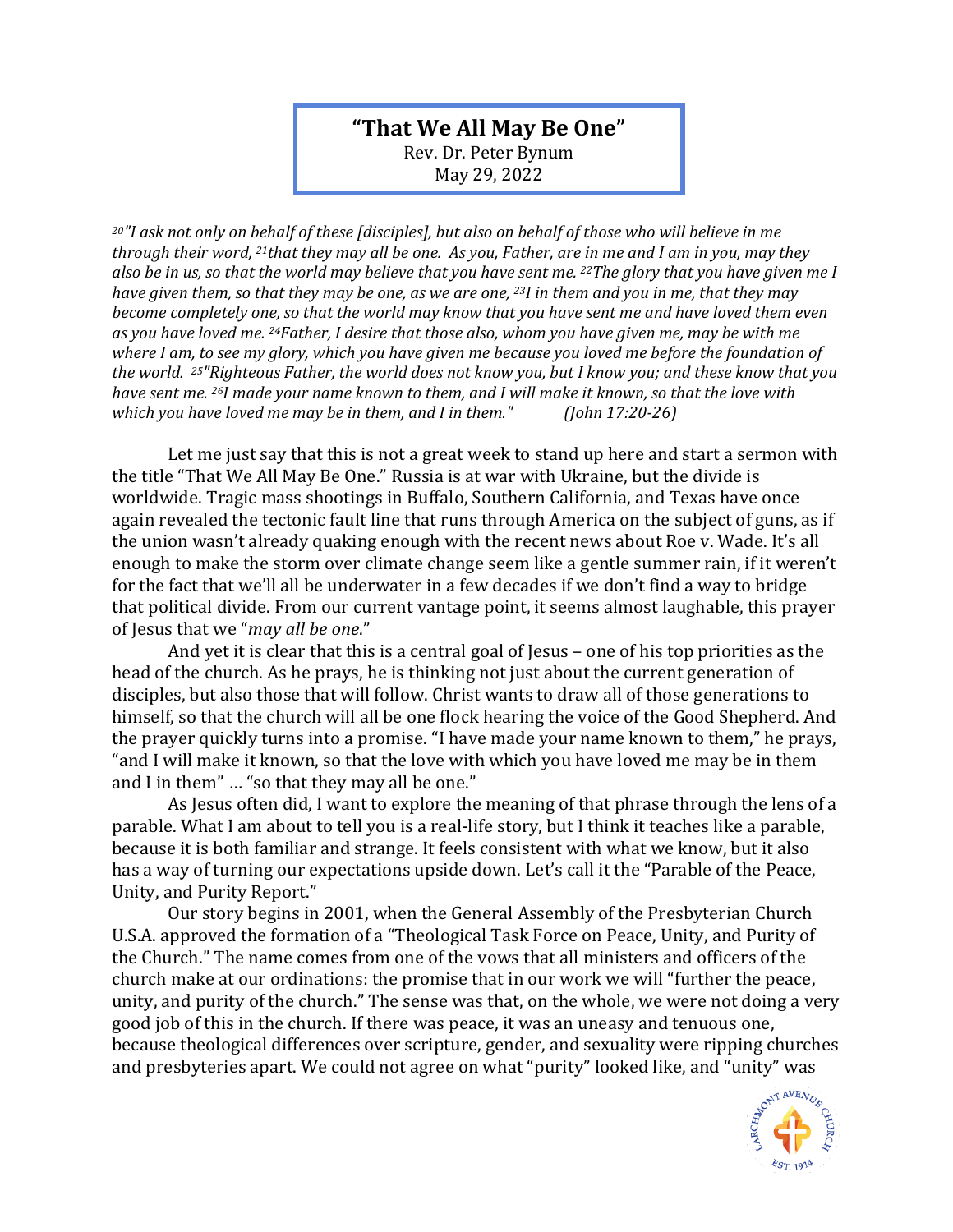nowhere to be found. So, the GA did a very Presbyterian thing and chose a committee. They gathered twenty people – people of strong faith, strong commitment to the church, and strong views on the issues that were dividing us, to lead the entire denomination in a period of "spiritual discernment of our Christian identity in and for the 21st century." It was a sweeping, nebulous, and intimidating assignment.

And that is why one of my seminary professors, Frances Taylor Gench, didn't want any part of it. As a highly respected biblical scholar, a cradle Presbyterian with a progressive mind, and an outspoken advocate of openness and welcome in the church, she was a natural choice. "I was not at all sure that I wanted to be drafted," she said.<sup>1</sup> While everyone agreed that the twenty names were great choices, almost everyone asked the same question: "How will they ever get along?" By design, this group represented some of the strongest voices in the most passionate debates in the church. As my professor wrote, this was a group of people who "under ordinary circumstances never would have dreamed of hanging out together." It was a West Side Story gang fight waiting to happen, and she didn't want to do it. But friends and allies urged her to accept the invitation. They wanted her to get in there and fight for the causes they believed in. She eventually said yes for that very reason. "This was going to be my opportunity," she wrote, "to set some very misguided Presbyterians straight." In other words, she was gonna get right into the fight and let 'em have it, you know, for Jesus.

The group issued its report to the General Assembly five years later in 2006. People can and have argued about the theological impact it had. Personally, I'm not sure it changed much on the issues of scriptural interpretation, sexuality, ordination. Most of the churches that were discussing leaving the denomination before the report did end up leaving. But I would say there was at least one groundbreaking impact of that report, and it had to do with what it means for us all to "be one."

As she reflected on her time in the task force, one of the things Frances Taylor Gench realized is that, in her words, "church conflicts are always 'family feuds'." I think I know what she means by that. What I think she means is that the church, when we are being the church correctly, is not like the TV show "Survivor." When we have squabbles and debates in the church, the goal is not to be the last one standing when the fight is over. The end is not just to "Outwit, Outplay, and Outlast," because no one really wins in those scenarios. Sure, some self-righteous punches will land, but both sides will get their licks in. Everyone will be bruised in some way, and by the end of the fight, everyone is bleeding and hurting.

No, life in the church of Jesus Christ is more like the gameshow "Family Feud." Like every family, we are going to have our squabbles, disputes, and challenges. We will have difficult choices where emotions are high. But regardless of what happens, win or lose, we are still a family. As members of Jesus' flock, we are bound together for better or for worse, in sickness and in health, even when Cousin Gertrude gives Steve Harvey (or, if you are a bit older, Richard Dawson) the stupidest answer – one guaranteed to be followed by "Survey says… EEEEEEEH." When the Church family leaves the studio, whatever happened in the feud, they are still a family.

The difference could not be more important. In the end, that assumption that we are in relationship makes all the difference. I had a class with Frances shortly after the five

<sup>&</sup>lt;sup>1</sup> Frances Taylor Gench, *Faithful Disagreement: Wrestling with Scripture in the Midst of Church Conflict* (Louisville: Westminster John Knox, 2009). p. xi.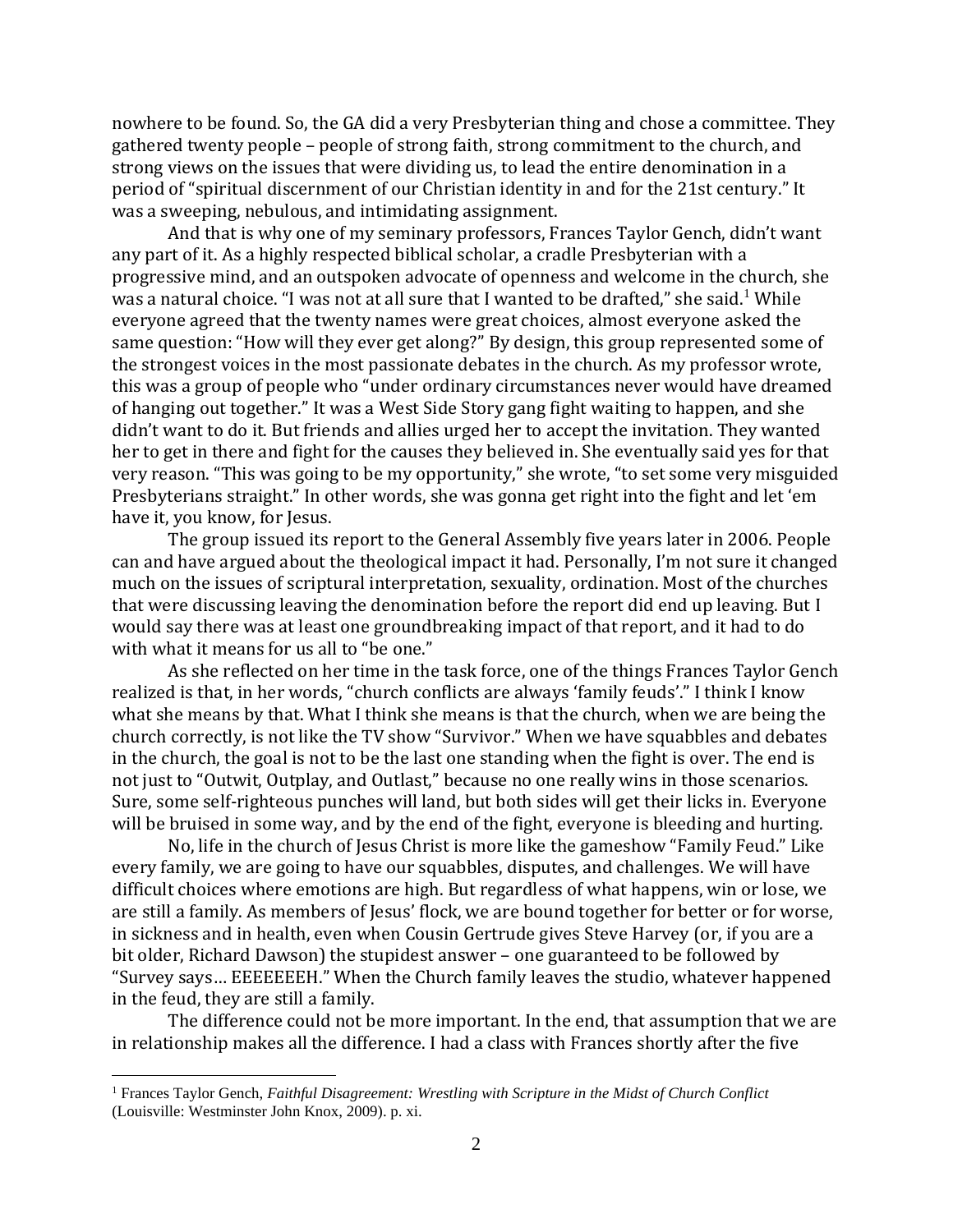years she spent with the Theological Task Force on Peace, Unity, and Purity, and I distinctly remember her telling our class two things she knew for sure after her experience. *Number one*: no one on that panel changed their opinion about the key issues they faced. Truth be told, they probably held them even more strongly because they had been distilled in the crucible of passionate discussion and honest exchange. As the report itself said, "We have not compromised our basic convictions or commitments. We still hold most of the views and perspectives we brought to the task force."<sup>2</sup>

But the second thing she said lies at the heart of this sermon. The second thing she knew for sure is that she had grown to love those nineteen other people in a way she never could have predicted. Even as they disagreed, she saw their faith, she saw their pain, and she saw their joys. She listened to their passion with humility and a desire to understand. And, in the end, they all realized that in the process they had become family. I remember the exact words she used. She said, "I knew I wanted to be in the church with them."

A similar experience was shared by two historical figures in the American church. George Whitfield and John Wesley met at Oxford in the 1720's. Whitfield went on to be a prominent Presbyterian preacher, while Wesley laid the foundations for the Methodist church in America. From the very beginning, the two students disagreed passionately on the subject of predestination and free will. The Calvinist Whitfield believed the supreme, omnipotent God controlled everything, that the events of history were already laid out completely in the mind of God. Wesley said that was "blasphemy," that predestination was a "monstrous doctrine." They fired letter after letter back and forth at one another, each arguing why one was right and the other was wrong. Many of these letters survive, and they are amazingly rich theological documents.

But here is the thing: at the end of the day, neither man changed his position or beliefs. If anything, they probably ended up holding them even more strongly. But as hard as they fought, they never lost the friendship they forged at Oxford. In fact, the brotherly love that existed between them only became deeper over time.

One day, one of Whitfield's congregants, who obviously thought very little of John Wesley, quipped to Whitfield, "Well, we won't be seeing John Wesley in heaven, will we?" He figured it would elicit an acerbic nod or laugh from his preacher.

All that Whitfield said was, "Yes, you're right, we won't see him in heaven. He will be so close to the Throne of God and we will be so far away, we won't be able to see him." 3

When Whitfield died, it was obvious that the love and affection was mutual. John Wesley preached no less than three memorial services for his old college friend. In each, he glowingly praised Whitfield's zeal from the pulpit, his boundless energy, "his tenderheartedness to the afflicted," and his Christian charity to the poor. But Wesley saved the deepest praise for Whitfield's strength as a brother in Christ. "Should we not mention," he told the mourners, "that he had a heart susceptible of the most generous and the most tender *friendship*? I have frequently thought that this, of all others, was the distinguishing

<sup>&</sup>lt;sup>2</sup> "Final Report of the Theological Task Force on Peace, Unity, and Purity of the Church,"

https://www.pcusa.org/site\_media/media/uploads/oga/pdf/peace-unity-purity-final-report-revised-english.pdf

<sup>3</sup> http://www.tonycooke.org/articles-by-tony-cooke/wesley-whitfield/#sthash.BFZmrbvJ.dpuf